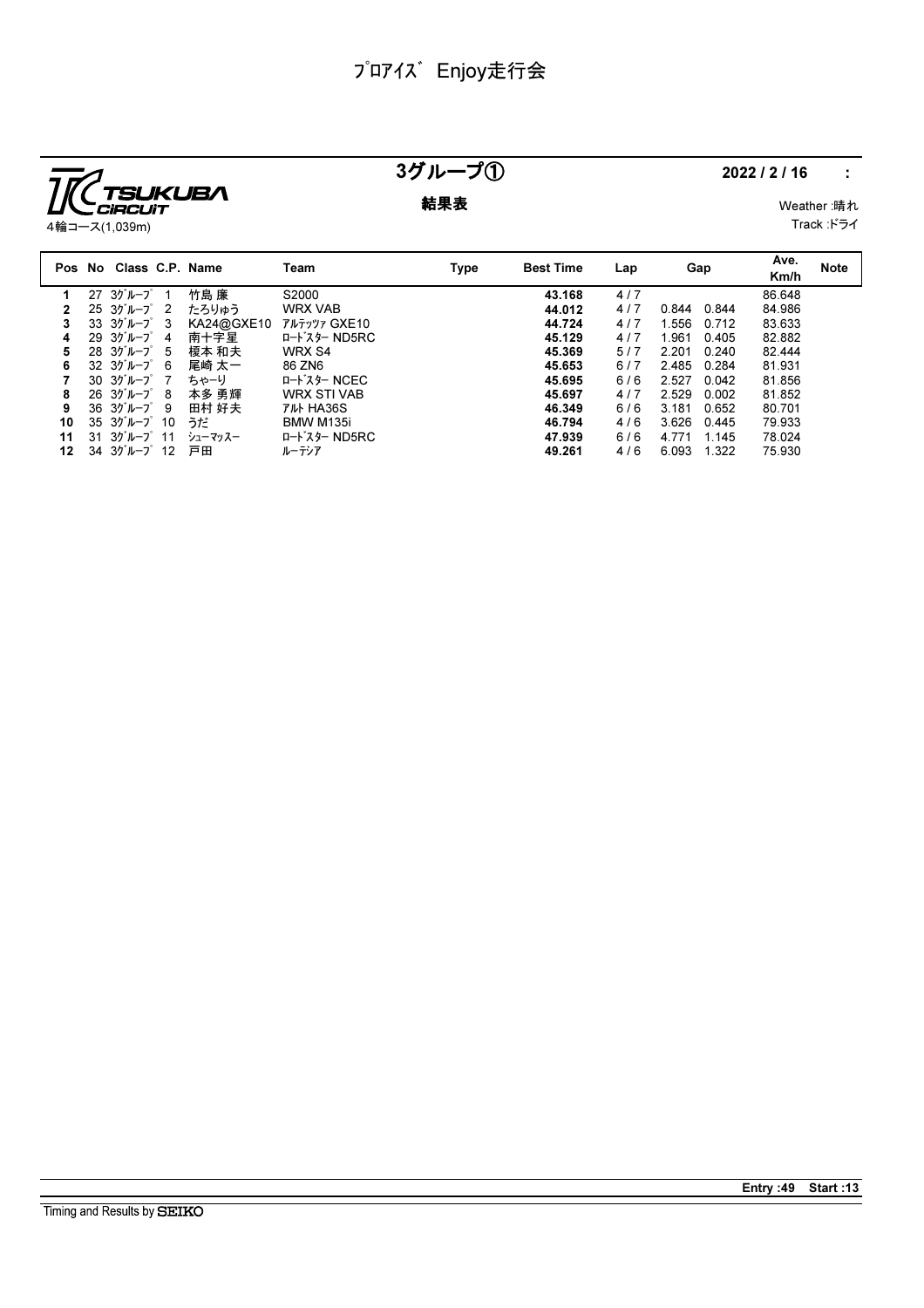

### 3グループ② 2022/2/16 :

**結果表** Weather :晴れ

Track :ドライ

| Pos No | Class C.P. Name                              |    |            | Team               | <b>Type</b> | <b>Best Time</b> | Lap   |       | Gap   | Ave.<br>Km/h | <b>Note</b> |
|--------|----------------------------------------------|----|------------|--------------------|-------------|------------------|-------|-------|-------|--------------|-------------|
|        | $27 \t37 \nu - 7$                            |    | 竹島 廉       | S2000              |             | 42.696           | 6/12  |       |       | 87.605       |             |
|        | $26.3$ <sup>y</sup> $\mu$ - $7^\circ$ 2      |    | 本多 勇輝      | <b>WRX STI VAB</b> |             | 43.322           | 9/12  | 0.626 | 0.626 | 86.340       |             |
|        | $25 \frac{3}{7}$ $\frac{1}{2}$ $\frac{3}{1}$ |    | たろりゅう      | <b>WRX VAB</b>     |             | 43.924           | 3/12  | 1.228 | 0.602 | 85.156       |             |
| 4      | $33 \t37''$ $\nu - 7'$ 4                     |    | KA24@GXE10 | アルテッツァ GXE10       |             | 44.561           | 11/13 | 1.865 | 0.637 | 83.939       |             |
| 5.     | 30 3グループ                                     | -5 | ちゃーり       | ロードスター NCEC        |             | 44.786           | 8/13  | 2.090 | 0.225 | 83.517       |             |
| 6      | $28 \t30^{\circ}$ $\mu$ - $7^{\circ}$ 6      |    | 榎本 和夫      | WRX S4             |             | 45.116           | 9/11  | 2.420 | 0.330 | 82.906       |             |
|        | $29.35h - 7^{\circ}$ 7                       |    | 南十字星       | ロート・スター ND5RC      |             | 45.243           | 6/13  | 2.547 | 0.127 | 82.674       |             |
| 8      | $32 \t37'' - 7' \t8$                         |    | 尾崎 太一      | 86 ZN6             |             | 45.558           | 3/10  | 2.862 | 0.315 | 82.102       |             |
| 9      | $35 \frac{3}{10} - 7$ 9                      |    | うだ         | BMW M135i          |             | 46.038           | 10/13 | 3.342 | 0.480 | 81.246       |             |
| 10     | $36 \frac{3}{7}$ $10$                        |    | 田村 好夫      | <b>TILL HA36S</b>  |             | 46.076           | 4/12  | 3.380 | 0.038 | 81.179       |             |
| 11     | $34.35$ $\n  11$                             |    | 戸田         | ルーテシア              |             | 47.116           | 3/12  | 4.420 | 1.040 | 79.387       |             |
| 12     | $31 \t30^{\circ}$ $\mu$ $-2^{\circ}$ 12      |    | シューマッスー    | ロート・スター ND5RC      |             | 48.839           | 7/12  | 6.143 | 1.723 | 76.586       |             |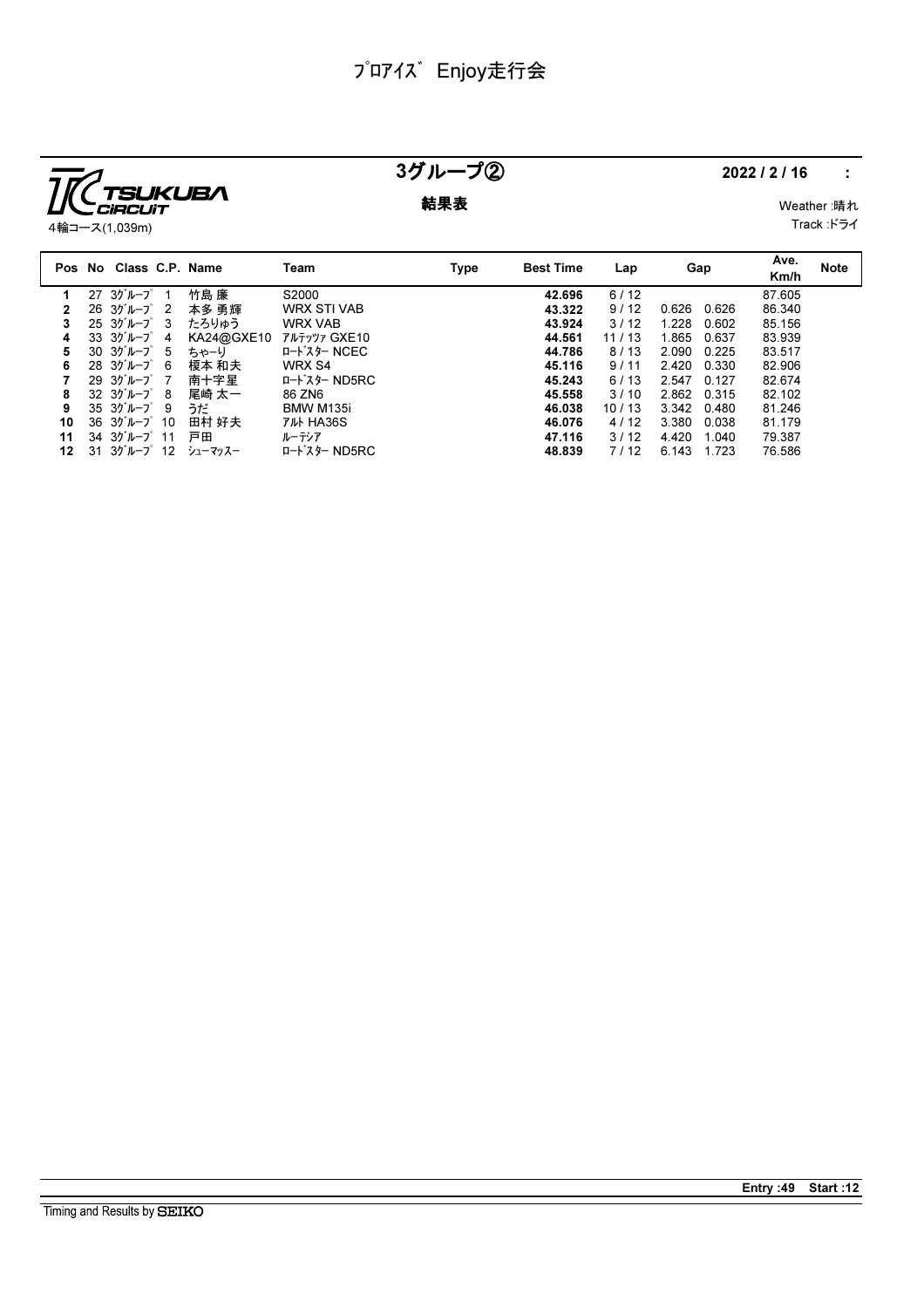

## $37L - 73$  2022/2/16 :

**結果表** Weather :晴れ Track :ドライ

|    | Pos No Class C.P. Name                       |            | Team               | Type | <b>Best Time</b> | Lap   | Gap   | Ave.<br>Km/h    | <b>Note</b> |
|----|----------------------------------------------|------------|--------------------|------|------------------|-------|-------|-----------------|-------------|
|    | 26 3グループ                                     | 本多 勇輝      | <b>WRX STI VAB</b> |      | 42.299           | 3/12  |       | 88.428          |             |
|    | $32 \t37 \nu - 7$ 2                          | 尾崎 太一      | 86 ZN6             |      | 43.628           | 8/10  | 1.329 | 85.734<br>1.329 |             |
| 3  | $25 \frac{3}{7}$ $\frac{1}{2}$ $\frac{3}{1}$ | たろりゅう      | <b>WRX VAB</b>     |      | 43.981           | 2/13  | 1.682 | 85.046<br>0.353 |             |
| 4  | $30 \t30 \t11 - 7 \t4$                       | ちゃーり       | ロードスター NCEC        |      | 44.529           | 8/13  | 2.230 | 83.999<br>0.548 |             |
| 5  | $33 \frac{3}{7}$ $10 - \frac{7}{7}$ 5        | KA24@GXE10 | アルテッツァ GXE10       |      | 44.731           | 4/11  | 2.432 | 83.620<br>0.202 |             |
| 6  | $28 \t30^{\circ} \nu - 7^{\circ} 6$          | 榎本 和夫      | WRX S4             |      | 45.257           | 8/11  | 2.958 | 82.648<br>0.526 |             |
|    | $36 \t37'' - 7$ 7                            | 田村 好夫      | <b>TILL HA36S</b>  |      | 45.397           | 10/12 | 3.098 | 82.393<br>0.140 |             |
| 8  | $29.3$ <sup>t</sup> $\nu$ - $7^\circ$ 8      | 南十字星       | ロート・スター ND5RC      |      | 45.900           | 7/12  | 3.601 | 0.503<br>81.490 |             |
| 9  | $35 \frac{3}{7}$ $10 - \frac{3}{7}$ 9        | うだ         | BMW M135i          |      | 45.936           | 11/13 | 3.637 | 81.426<br>0.036 |             |
| 10 | $34.3$ <sup>y</sup> $\mu$ - $7^\circ$ 10     | 戸田         | ルーテシア              |      | 46.705           | 7/12  | 4.406 | 0.769<br>80.086 |             |
| 11 | $31 \frac{3}{7}$ $11$                        | シューマッスー    | ロート・スター ND5RC      |      | 48.625           | 9/12  | 6.326 | 1.920<br>76.923 |             |